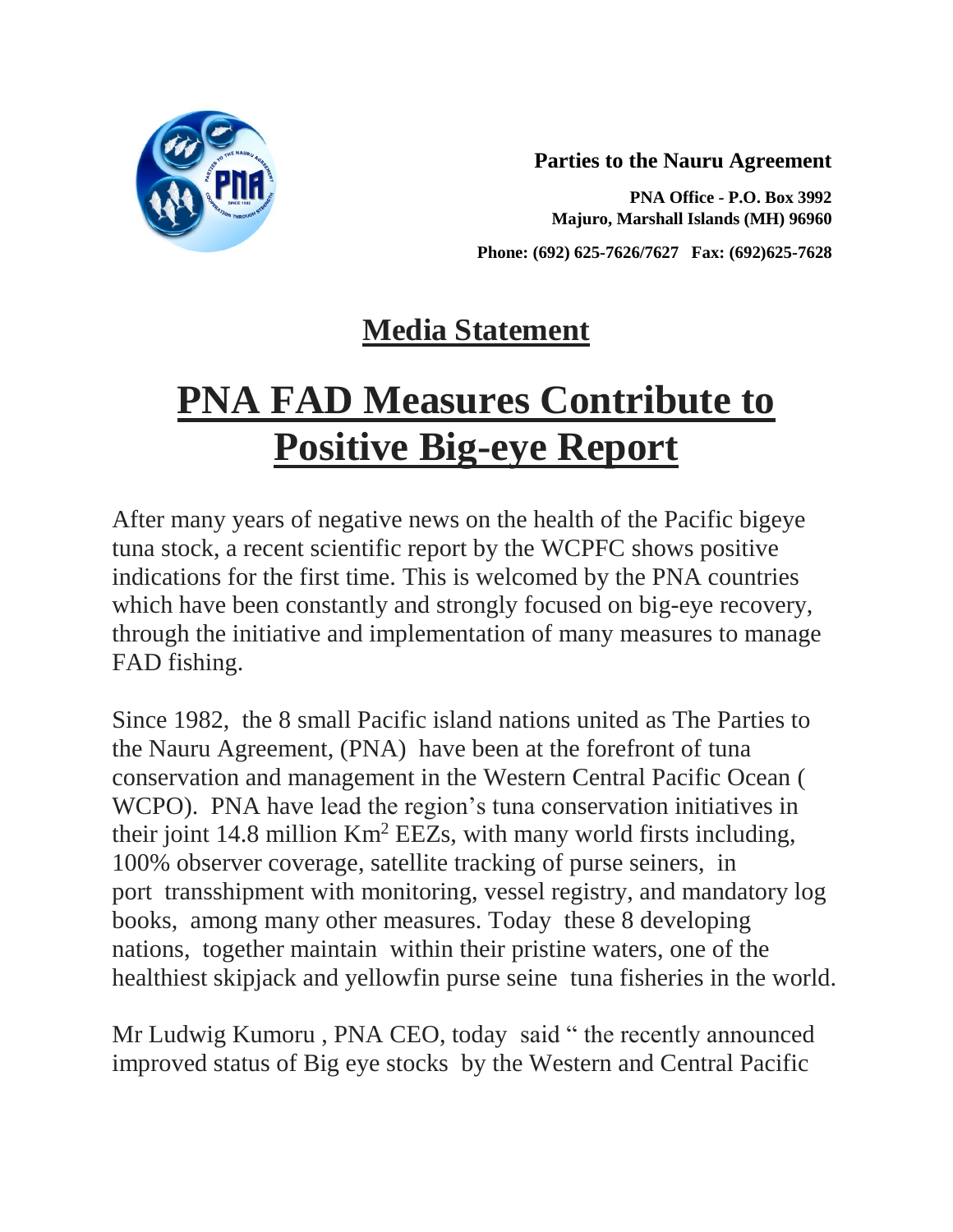Fishery Commission (WCPFC) - Science Committee meeting in Rarotonga, Cook Islands, is very encouraging."

He recalled, it was the 2007 WCPFC meeting in Guam, that scientists flagged the demise of the WCPO Bigeye stock, (a large slow growing tuna), as of a immediate concern. In 2008, PNA lead conservation initiatives by introducing measures including high seas pocket closures, in-zone seasonal FAD bans, and tuna catch retention for purse seiners to protect the big-eye. A decade later PNA continues to lead in FAD monitoring and tracking, near real time e-reporting, e-Catch Documentation Scheme (e-CDS), and other management tools and measures.

Regrettably while the PNA countries make such efforts to within their own EEZ's, many fishing nations operating industrialized longliner vessels and targeting mature Bigeye for the sashimi trade have failed to agree within the WCPFC to take equivalent measures to protect this tuna. A common story in all high seas RFMOs.

In 2011 the PNA achieving MSC certification for targeted purse seine Free school fishing was a global first, bringing industrially caught and credible MSC certified free school caught tunas to the global community. PNA has effectively used this as a economic incentive to lead change overall and seen reduced industry dependence on targeted FAD fishing in the purse seine fishery in PNA waters, at a time when FAD fishing in all other ocean areas grew explosively. . Reduced FAD usage and other measures helps conserve the many non target species taken as bycatch with the FAD associated fishing methods, not just juvenile bigeye.

As scientists anticipated, the wide range of conservation measures lead by the PNA countries [including MSC Free School fishing ], have together contributed positively to the ongoing Bigeye stock recovering.